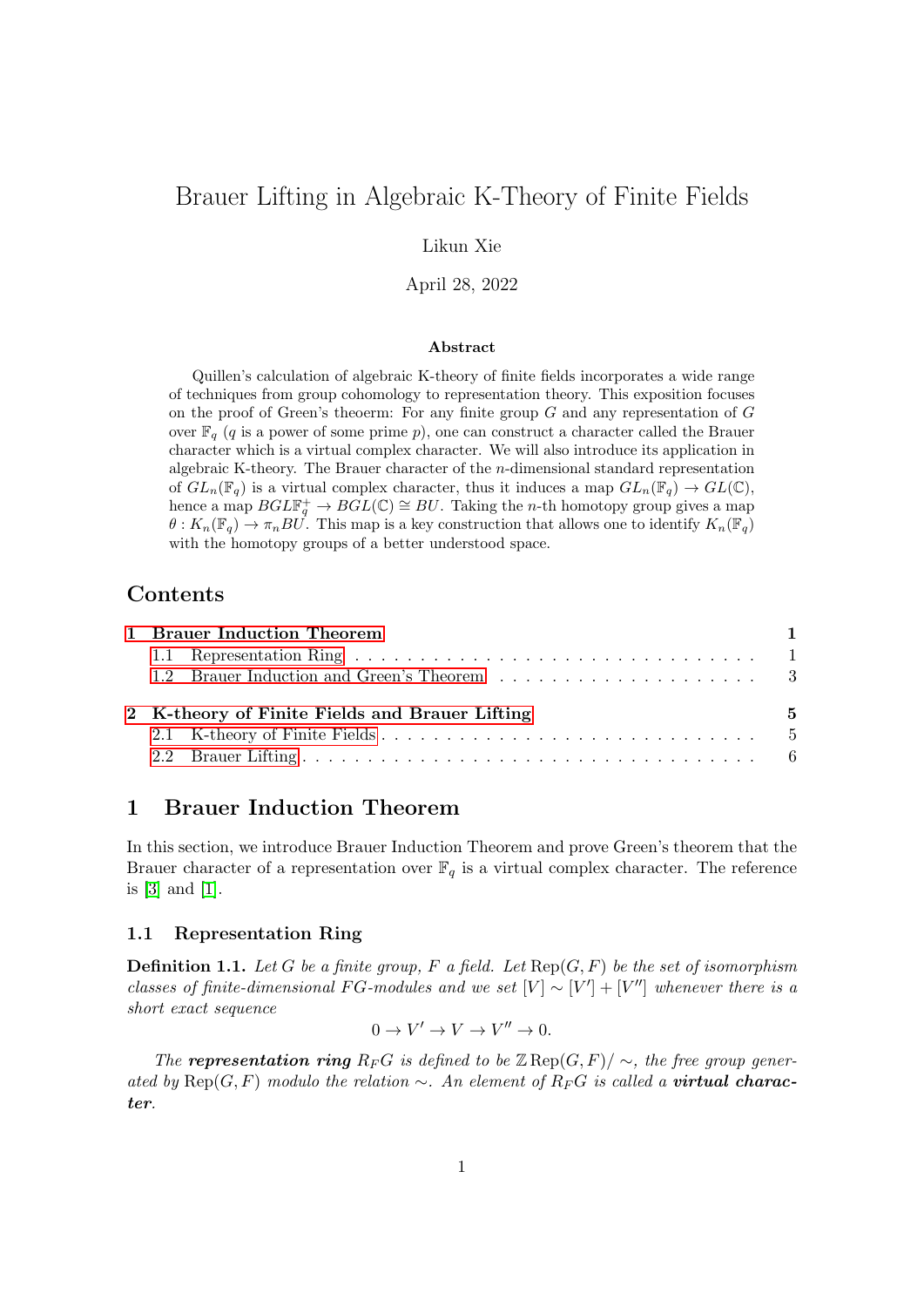If charF  $\nmid |G|$ , all such sequences split and  $R_F$ G is the group completion of the monoid  $Rep(G, F)$ . But this is not true in general.

The ring structure is tensor product of representations with G acting diagonally. A homomorphism  $\phi: H \to G$  induces a ring homomorphism  $\phi^*: R_F(G) \to R_F(H)$ . For  $i: H \subset G$  an inclusion, write  $\text{Res}_{H}^{G}$  for  $i^{*}$ .

If  $H \subset G$  and W is an FH-module, the **induced module** is  $FG \otimes_{FH} W$ . Since FG is a free hence flat  $FH$ -module, it follows that induction is well-defined on  $R_F H$  and yields a homomorphism of groups  $\text{Ind}_{H}^{G}: R_{F}H \to R_{F}G$ .

Let K be another subgroup of G. Choose a set of representatives S for the  $(H, K)$  double cosets of G; this means that G is the disjoint union of the KsH for  $s \in S$ . For  $s \in S$ , let  $H_s = sHs^{-1} \cap K$  which is a subgroup of K. Let  $\rho : H \to GL(W)$  be a represetation of H, if we set

$$
\rho_s(x) = \rho(s^{-1}xs)
$$

for  $x \in H_s$ , we obtain a a representation of  $H_s$ , denoted as  $W_s$ . Since  $H_s$  is a subgroup of K, the induced representation  $\text{Ind}_{H_s}^K(W_s)$  is defined.

<span id="page-1-0"></span>Proposition 1.1 (7.3, Proposition 22, [\[3\]](#page-5-1)).

$$
\mathrm{Res}^G_K\,\mathrm{Ind}^G_H(W)\cong\bigoplus_x\mathrm{Ind}^K_{H_s}(W_s)
$$

where s ranges over a set of double coset representative  $S \cong K\backslash G/H$ .

**Proposition 1.2.** Suppose  $F = \mathbb{C}$ , W an FH-module and  $V = \mathbb{C}G \otimes_{\mathbb{C}H} W$ . Then

$$
\chi_V(x) = \frac{1}{|H|} \Sigma \chi_W(g^{-1}xg) \tag{1}
$$

where the sum is over all  $g \in G$  such that  $g^{-1}xg \in H$ .

Proof. See [\[3\]](#page-5-1) P.30. It can also be shown using Proposition [1.1.](#page-1-0)

**Remark** (Define  $\text{Res}_{K}^{G}$  and  $\text{Ind}_{H}^{G}$  for class functions). If we replace  $\chi_{W}$  in [\(1\)](#page-1-1) by arbitrary class function on H, we still get a class function on G. Hence one may use  $(1)$  to **define**  ${\rm Ind}_{H}^{G}$  on class functions. Similarly,  ${\rm Res}^G_K$  also extends to class functions.

#### Monomial Representations

**Definition 1.2.** A representation is called **monomial** if it is induced from a one-dimensional representation  $V = FG \otimes_{FH} W$  for some H with dim  $W = 1$ .

<span id="page-1-2"></span>**Lemma 1.1.** Any irreducible representation V of a p-group G over a field F of characteristic p is trivial.

*Proof.* Consider G acts on  $V \setminus \{0\}$  which is a set with  $p^{n} - 1$  elements for some n. For any  $y \in V \setminus \{0\}$ , the cardinality of the orbit  $\mathcal{O}_y$  of y must divide  $|G'|$ , hence is a power of p, by Orbit-Stablizer Theorem. Thus there is at least one orbit  $\mathcal{O}_z$  of size 1. The one dimensional subspace  $V_z$  generated by z gives a sub-representation of V that is the trivial representation on  $V_z$ . Since V is irreducible,  $V = V_z$  hence V is the trivial representation.  $\Box$ 

<span id="page-1-3"></span>**Proposition 1.3.** If F is algebraically closed and G is nilpotent, every irreducible FGmodule V is monomial.

<span id="page-1-1"></span> $\Box$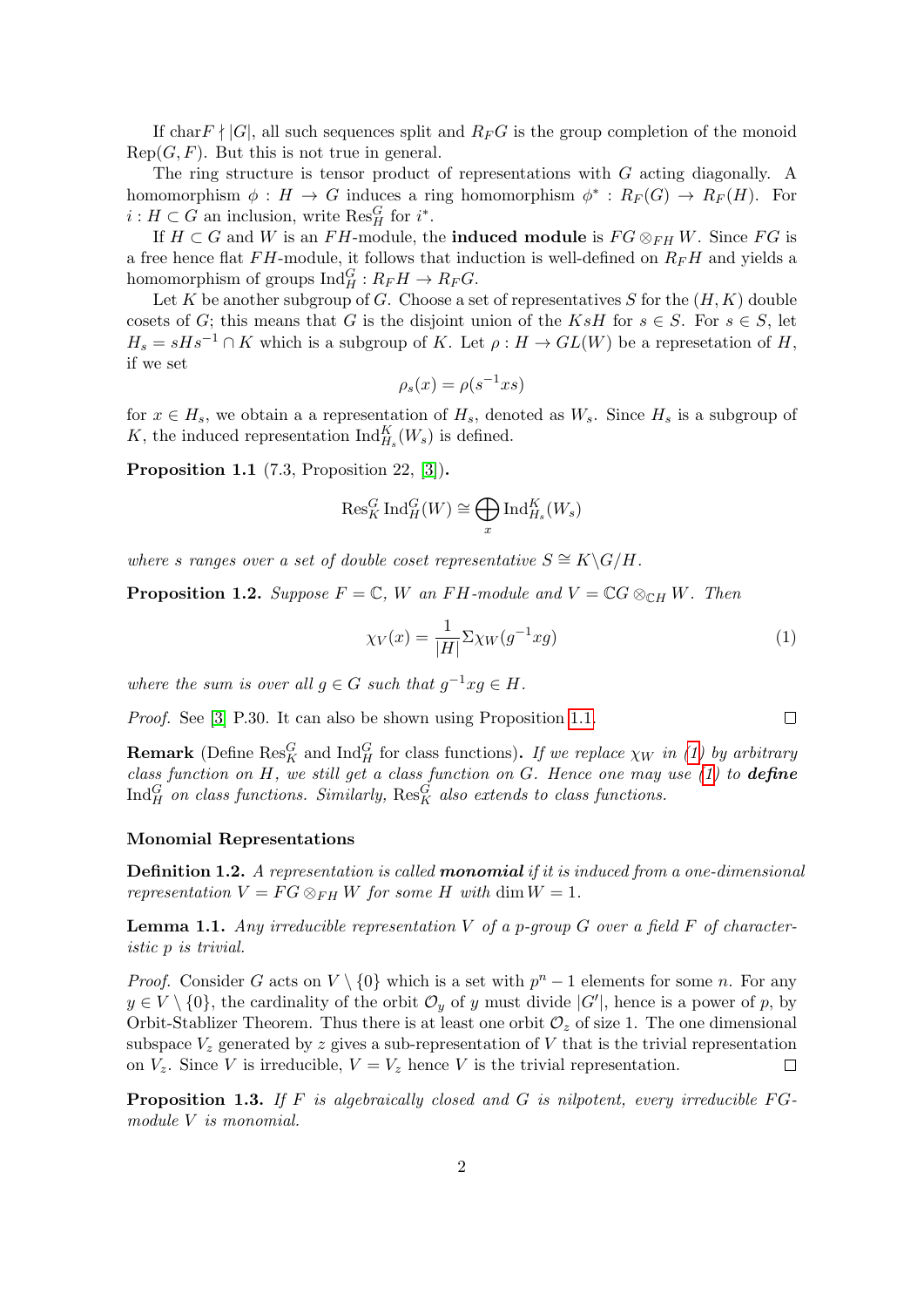*Proof.* If char $F \nmid |G|$ , then the proof from Theorem 16, P.66, [\[3\]](#page-5-1) (proved for  $\mathbb{C}$ ) carries over since nilpotent group is also supersolvable. Now suppose char $F = p$  and  $p \mid |G|$ . Since G is nilpotent, G is the direct product of its r-Sylow subgroups for all primes  $r \mid |G|$ . Write  $G = H_p \times K$  where  $H_p$  is the p-Sylow subgroup and  $p \nmid |K|$ . Since  $H_p$  is a p-group, the restriction of V to  $H_p$  is the trivial representation by Lemma [1.1.](#page-1-2) Hence  $V = \pi^*W$  where W is the FK-module given by restricting V to K and  $\pi: G \to K$  is the projection. Apply the case for char $F \nmid |K|$ , we finish the proof.  $\Box$ 

<span id="page-2-2"></span>**Definition 1.3.** We say that G is r-elementary, r a prime, if G is the product of r-group and a cyclic group of order prime to r. We say  $G$  is **elementary** if  $G$  is r-elementary for some prime r.

Remark. Note that an elementary group is nilpotent.

### <span id="page-2-0"></span>1.2 Brauer Induction and Green's Theorem

<span id="page-2-1"></span>**Theorem 1.1** (Brauer Induction, 10.5 Theorem 19, [\[3\]](#page-5-1)). Let G be a finite group, F an algebraically closed field, and let  $X$  denote the set of elementary subgroups of  $G$ . Then

$$
\operatorname{Ind}:\bigoplus_{H\in X}R_F H\to R_F G
$$

is surjective.

Remark. In our application to the proof of Green's theorem [1.2,](#page-3-0) we will only use the case  $F = \mathbb{C}$ . Note that the theorem says that every representation of G over  $\mathbb{C}$  is a  $\mathbb{Z}$ -linear combination of representations induced from elementary subgroups.

**Corollary 1.1.** In  $R_F(G)$ , every representation is a Z-linear combination of monomial representations.

Proof. Apply Proposition [1.3](#page-1-3) and Theorem [1.1.](#page-2-1)

<span id="page-2-3"></span>**Corollary 1.2.** Let  $F = \mathbb{C}$ , f a class function on G. Then f is a virtual character if and only if the restriction of f to each elementary subgroup  $H$  is a virtual character.

*Proof.* Let  $C(G)$  be the ring of class functions. By Theorem [1.1,](#page-2-1) we can write  $1 \in R_{\mathbb{C}}G$  $C(G)$  as  $1 = \Sigma \text{Ind}_{H_{\alpha}}^G \chi_{\alpha}$  where the  $H_{\alpha}$  are elementary subgroups and  $\chi_{\alpha}$  is a virtual character of  $H_{\alpha}$ . So

$$
f = f \cdot 1 = \Sigma f \cdot (\operatorname{Ind}_{H_{\alpha}}^G) \chi_{\alpha} = \Sigma \operatorname{Ind}_{H_{\alpha}}^G (f|_{H_{\alpha}} \cdot \chi_{\alpha}).
$$

Here, one uses Remark [1.1](#page-1-1) for the definition of induction on class functions and a calculation using [\(1\)](#page-1-1) gives the last equality. If  $f|_{H_{\alpha}}$  is a virtual character, then the sum on the right hand side is a virtual character hence  $f$  is a virtual character. The other direction is clear.  $\Box$ 

Let  $\mathbb{F}_q$  denote the finite field with q elements, where  $q = p^d$ , p a prime. Recall that the character  $\chi_V$  of a complex representation V is defined by  $\chi_V(g) = \text{trace}(\phi_V(g))$  where  $\phi_V(q): G \to \text{Aut } V$ . Representations are determined up to isomorphism by their characters. And  $V \mapsto \chi_V$  defines an injective ring homomorphism from  $R_FG$  to the ring  $C(G)$  of complex-valued class functions on G. One can define characters of representations over  $\mathbb{F}_q$ 

 $\Box$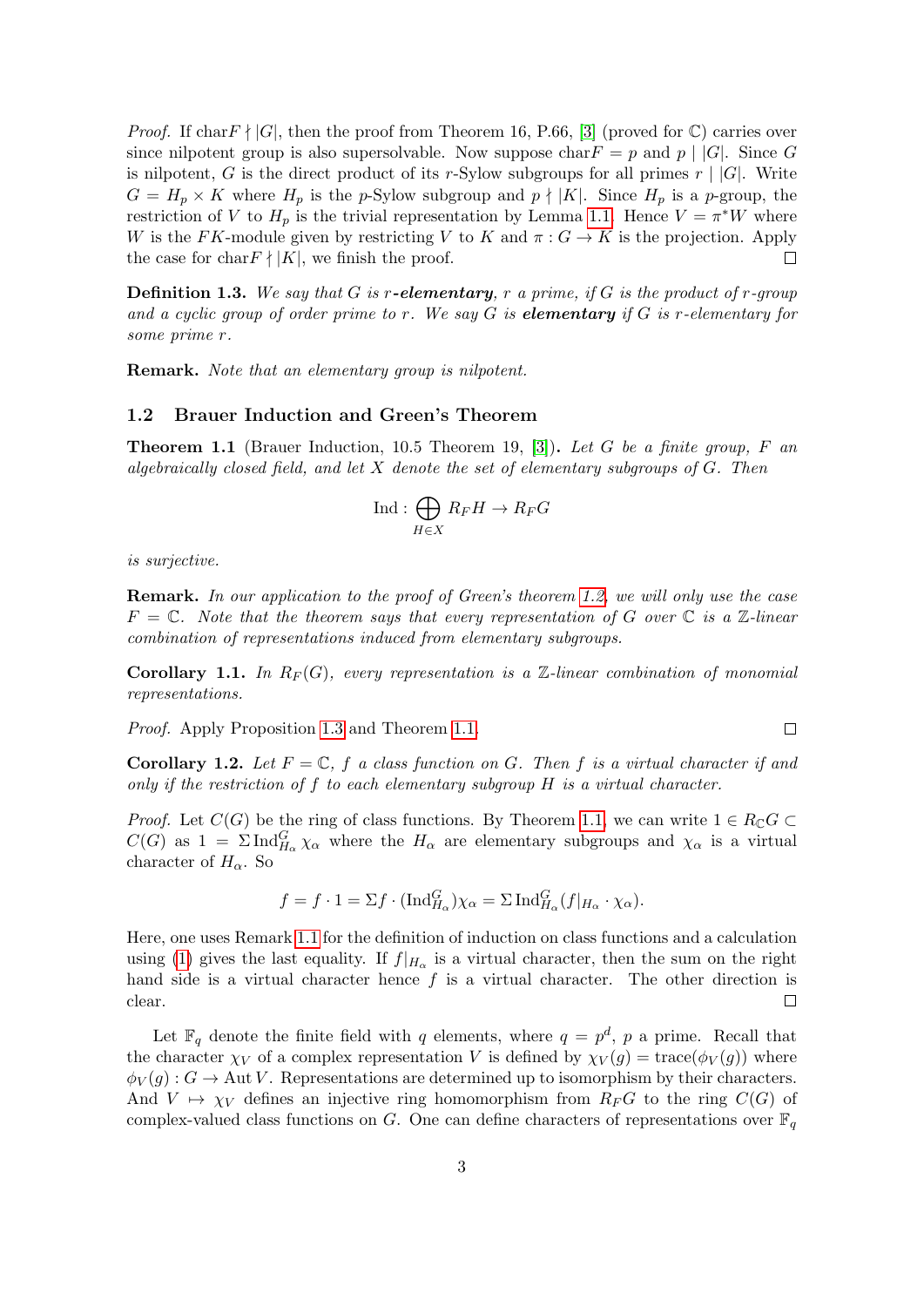in the same way, but they are not so interesting. For example, the  $n \times n$  identity matrix over  $\mathbb{F}_q$  has trace zero if p | n. Instead we proceed as follows. Let  $\overline{\mathbb{F}}_q$  denote the algebraic closure of  $\mathbb{F}_q$ , and fix a group embedding  $i : \overline{\mathbb{F}}_q^{\times} \to \mathbb{C}^{\times}$ .  $(\overline{\mathbb{F}}_q^{\times})$  $\hat{q}$  is isomorphic to the group of roots of unity in  $\mathbb C$  which have order prime to  $p$ .)

<span id="page-3-1"></span>**Definition 1.4.** Let  $\overline{\mathbb{F}}_q$  denote the algebraic closure of  $\mathbb{F}_q$ , and fix an embedding  $i : \overline{\mathbb{F}}_q^{\times} \to$  $\mathbb{C}^\times$ . Suppose W is a representation of G over  $\mathbb{F}_q$ . The **Brauer character**  $\chi_W$  is defined by  $\chi_W(g) = \sum_{\alpha \in S_g} i(\alpha)$ , where  $S_g \subset \overline{\mathbb{F}}_q$  is the set of eigenvalues (with multiplicity) of  $\phi_W(g) \in \text{Aut } W$ . Then  $\chi_W$  is a class function on G.

#### Brauer Character of Monomial Representations

Before starting the proof of next theorem, we'd like to observe some behaviors of  $\chi_V$  with respect to induction. Suppose V is a monomial representation, say  $V = \mathbb{F}_q G \otimes_{\mathbb{F}_{q}H} W$  with  $\dim W = 1$ . Then  $W = \overline{\mathbb{F}}_q$  with the representation of H given by some homomorphism  $\lambda: H \to \overline{\mathbb{F}}_q^{\times}$  $\mathbb{F}_{q}^{\times}$ . Let  $\tilde{\lambda} = i\lambda$  where  $i : \overline{\mathbb{F}}_{q}^{\times}$  $q^{\times}$   $\hookrightarrow$   $\mathbb{C}^{\times}$  is some fixed group embedding. Then  $\tilde{\lambda}$  defines a representation  $\tilde{W}$  of H over  $\mathbb C$  with dim  $\tilde{W} = 1$  and  $\chi_W = \chi_{\tilde{W}}$ . Let  $\tilde{V} = \mathbb C G \otimes_{\mathbb C} H \tilde{W}$ . It's not true in general that  $\chi_V = \chi_{\tilde{V}}$ . We have the following example.

**Example 1.1.** Let G be a p-group and  $H = \{1\}$ , let  $\rho : G \to \text{GL}(\overline{\mathbb{F}}_q)$  and  $\tilde{\rho} : G \to \text{GL}(\mathbb{C})$  be the representations of V and  $\tilde{V}$  respectively. Then since p | |G|, the representation of V of G over  $\mathbb{F}_q$  is trivial by Lemma [1.1.](#page-1-2) However, the representation  $\tilde{V}$  as a representation over  $\mathbb C$  induced from the trivial representation of H is the regular representation, i.e. the representation acting as permutation on the group  $G/H \cong G$  itself. These two representations have different characters,  $\chi_V \neq \chi_{\tilde{V}}$ .

<span id="page-3-0"></span>**Theorem 1.2** (Green). Let V be a representation of G over  $\mathbb{F}_q$ , then  $\chi_V$  [Definition [1.4\]](#page-3-1) is a virtual complex character.

Proof. We consider several cases:

**Case 1:** G is a nilpotent group of order prime to p. We can assume V is irreducible, and hence monomial by Proposition [1.3,](#page-1-3) say  $V = \overline{\mathbb{F}}_q G \otimes_{\overline{\mathbb{F}}_q H} W$  with  $\dim W = 1$ . Then  $W = \overline{\mathbb{F}}_q$ with H acting via some homomorphism  $\lambda: H \to \overline{\mathbb{F}}_q^{\times}$ . Let  $\tilde{\lambda} = i\lambda$  where  $i: \overline{\mathbb{F}}_q^{\times} \subset \mathbb{C}^{\times}$  is a fixed embedding. Then  $\tilde{\lambda}$  defines a representation  $\tilde{W}$  of H over C with dim  $\tilde{W} = 1$  and  $\chi_W = \chi_{\tilde{W}}$ . Let  $V = \mathbb{C} G \otimes_{\mathbb{C} H} W$ .

Claim.  $\chi_V = \chi_{\tilde{V}}$ .

**Proof of Claim.** We want to show that  $\chi_V(g) = \chi_{\tilde{V}}(g)$ ,  $\forall g \in G$ , so we restrict to the cyclic subgroup  $K = \langle g \rangle$ . By Proposition [1.1,](#page-1-0) restricted to K, both V and  $\tilde{V}$  split as direct sums of K-modules U and U respectively, where U is of the form  $U = \overline{\mathbb{F}}_q K \otimes_{\overline{\mathbb{F}}_q K_s} \overline{\mathbb{F}}_q$  for  $K_s = \langle g^d \rangle$  a sub-representation of K. Thus it suffices to show  $\chi_U(g) = \chi_{\tilde{U}}(g)$ . Suppose the representation of  $K_s$  is given by  $\rho_s: K_s \to GL(\overline{\mathbb{F}}_q)$  and the representation of U is given by  $\rho_U: K \to \text{GL}(\overline{\mathbb{F}}_q)$ , let  $\alpha = \rho_s(g^d)$ , then the characteristic polynomial of  $\rho_U(g)$  is given by  $X^d-\alpha$ . Since by assumption, d is prime to p, there are d distinct roots of  $X^d-\alpha=0$  in  $\overline{\mathbb{F}}_q^{\times}$  $\frac{1}{q}$ , say  $\alpha_1, \ldots, \alpha_d$ , thus  $\chi_U(g) = \Sigma_k i(\alpha_k)$ . On the other hand, the characteristic polynomial of  $\rho_{\tilde{U}}(g)$  is  $X^d - i(\alpha)$  which has roots  $i(\alpha_1), \ldots, i(\alpha_d)$  since i is a group homomorphism with respect to multiplication. So  $\chi_V(g) = \chi_{\tilde{V}}(g)$ .

**Case 2:** G is an arbitrary nilpotent group. Again, we may assume  $V$  is irreducible. Write  $G = G_p \times G'$  as a product of a p-group  $G_p$  and a group  $G'$  of order prime to p.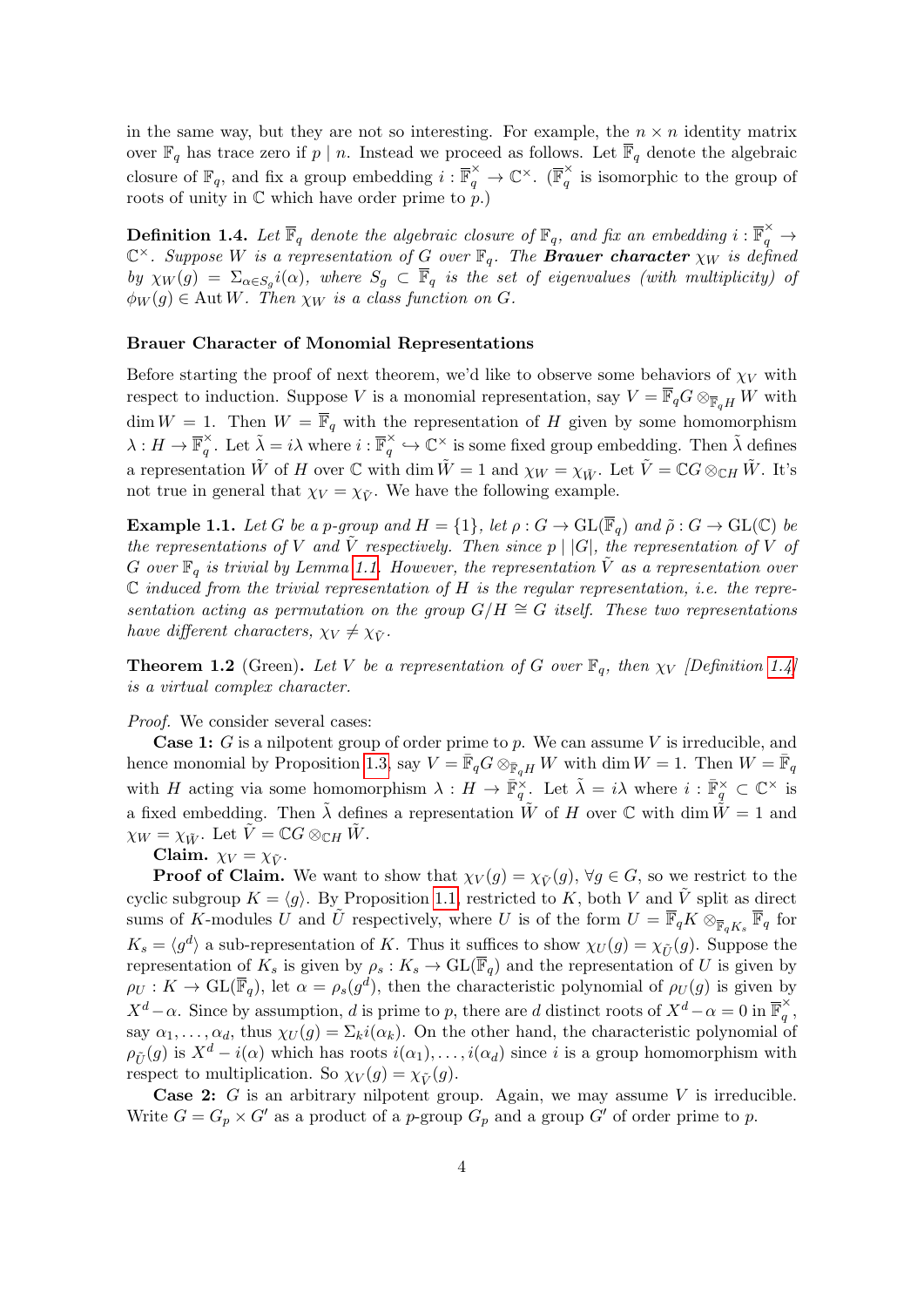By the above, we have that  $V$  restricted to  $H$  is the trivial representation. Thus there is some  $\overline{\mathbb{F}}_qG'$ -module W such that  $V = \pi^*W$  where  $\pi: G \to K$  is the projection. Case 2 follows from case 1.

Case 3: G is arbitrary. By case 2, since elementary groups are nilpotent, the restriction of  $\chi_V$  to each elementary subgroup H [Definition [1.3\]](#page-2-2) is a virtual character of H. So by Corollary [1.2,](#page-2-3)  $\chi_V$  is a virtual character of G.  $\Box$ 

# <span id="page-4-0"></span>2 K-theory of Finite Fields and Brauer Lifting

In this section, we will briefly introduce higher K-theory of a ring and the construction of the Brauer lift using Green's theorem [Theorem [1.2\]](#page-3-0). The Brauer lift is an important construction that allows one to identify  $BGL\mathbb{F}_q^+$  with the homotopy fibre of the map  $BU \xrightarrow{\psi_q-1} BU$ where  $\psi^q$  is the map given by Adams operation [II.4, [\[4\]](#page-5-3)].

#### <span id="page-4-1"></span>2.1 K-theory of Finite Fields

Let R be an associative ring with unit. Identifying each  $n \times n$  matrix g with the larger matrix  $\begin{pmatrix} g & 0 \\ 0 & 1 \end{pmatrix}$  gives an embedding of  $GL_n(R)$  into  $GL_{n+1}(R)$ . The union of the resulting sequence  $GL_1(R) \subset GL_2(R) \subset \cdots \subset GL_n(R) \subset GL_{n+1}(R) \subset \cdots$  is called the infinite general linear group  $GL(R)$ .

For any group G, we can naturally construct a connected topological space BG, called the classifying space of G whose fundamental group is  $G$ , but whose higher homotopy groups are zero. Details of this construction can be found in IV. 3, [\[4\]](#page-5-3). Moreover, the homology of the topological space  $BG$  (with coefficients in a  $G$ -module  $M$ ) coincides with the algebraic homology of the group G (with coefficients in M). For  $G = GL(R)$  we obtain the space  $BGL(R)$ . From this space, we make a further construction:

**Definition 2.1** ( $BGL^+$  for rings). [IV, Def 1.1, [\[4\]](#page-5-3)] The notation  $BGL(R)^+$  will denote any CW complex X which has a distinguished map  $BGL(R) \to BGL(R)^+$  such that the following are true:

 $(1) \pi_1 BGL(R)^+ \cong K_1(R)$ , and the natural map from  $GL(R) = \pi_1 BGL(R)$  to  $\pi_1 BGL(R)^+$ is onto with kernel  $E(R)$ , (i.e. the map  $BGLR \to BGLR^+$  is the abelianization on  $\pi_1$ ); (2)  $H^*(BGL(R); M) \stackrel{\cong}{\rightarrow} H^*(BGL(R)^+; M)$  for every  $K_1(R)$ -module M.

**Definition 2.2.** For  $n \geq 1$ ,  $K_n(R)$  is defined to be the homotopy group  $\pi_n BGL(R)^+$ .

Now we state the main theorem of Quillen [\[2\]](#page-5-4).

**Theorem 2.1.** Let  $\mathbb{F}_q$  denote the finite field with q elements, where  $q = p^d$ , p a prime.

$$
K_n(\mathbb{F}_q) = \pi_n BGL(\mathbb{F}_q)^+ \cong \begin{cases} \mathbb{Z}/(q^i - 1), & n = 2i - 1 \\ 0, & n \text{ even.} \end{cases} \tag{2}
$$

This theorem is deduced from an even more remarkable theorem that explicitly identifies the space  $BGL\mathbb{F}_q^+$ . Let  $\psi^q$  denote the Adams operation in K-theory [II.4, [\[4\]](#page-5-3)], and let  $F\psi^q$ denote the homotopy fibre of  $\psi^q - 1 : BU \to BU$ . Here, BU is the classifying space for complex vector bundles and can also be viewed as  $BGL(\mathbb{C})$ .